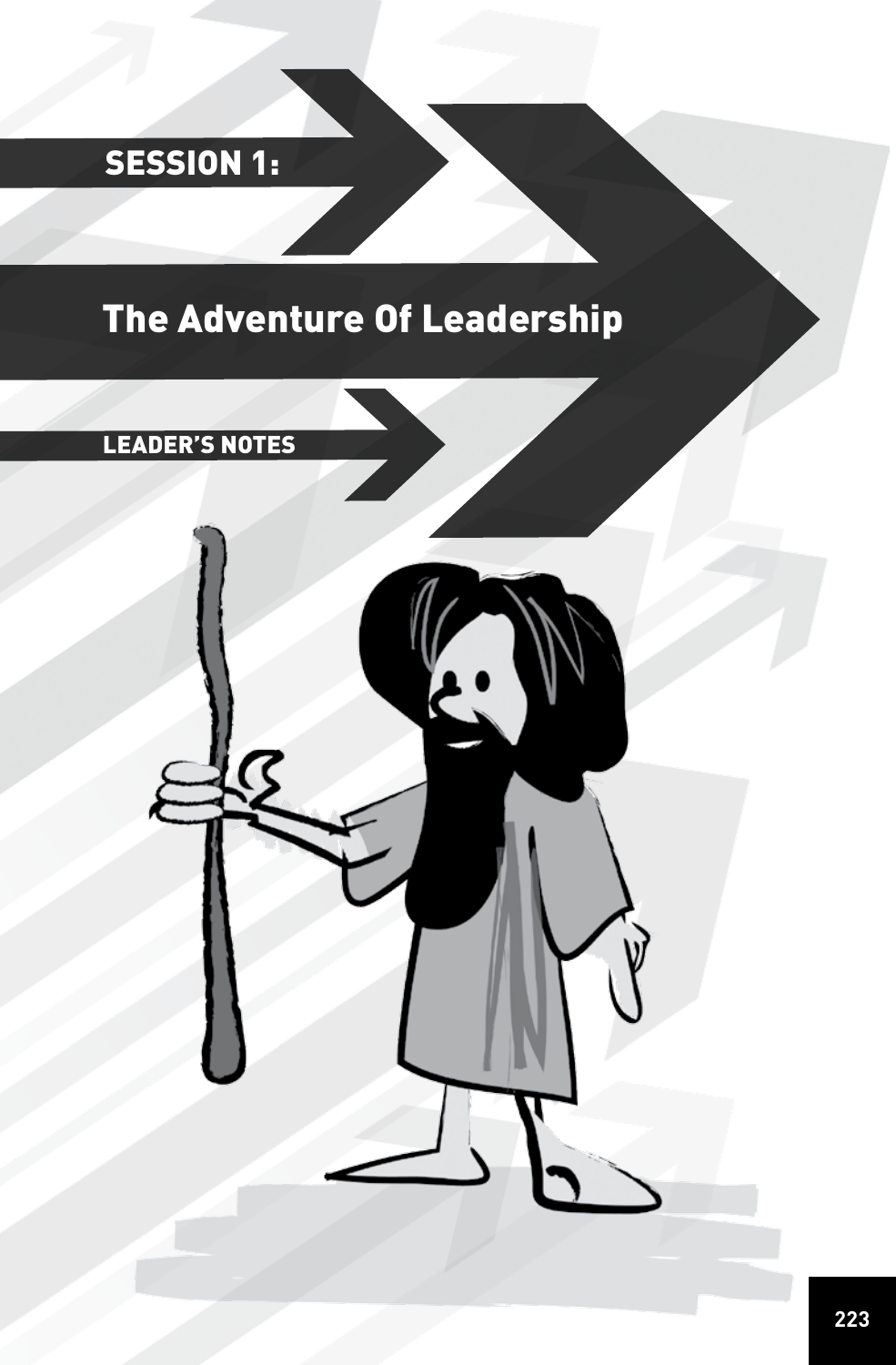#### **OBJECTIVE**

The purpose of this session is to present an overview of Freed To Lead and an introduction to the main principles of Freedom In Christ's teaching. We also hope to encourage leaders, especially those who have been struggling or who have felt like failures, by presenting some common reasons why people struggle to lead.

#### DISCUSSION AIMS

# Pause For Thought 1 (page 12)

The goal of this Pause For Thought is to help people begin thinking about how they define leadership. One key point: around the world, people have more difficulty defining leadership than they do deciding what makes a good leader.

# Pause For Thought 2 (page 15)

The goal of this Pause For Thought is to help people see that leadership is not easy, even though so many books or conferences want to make it sound easy. We hope that people will overcome their discouragement and realize they can be good leaders in spite of the difficulty.

#### **WORSHIP**

- Choose an opening song of praise.
- Read Psalm 37 out loud in your group, without comment.
- Pause for a quiet moment of reflection on the content of the Psalm.
- Pray for the course.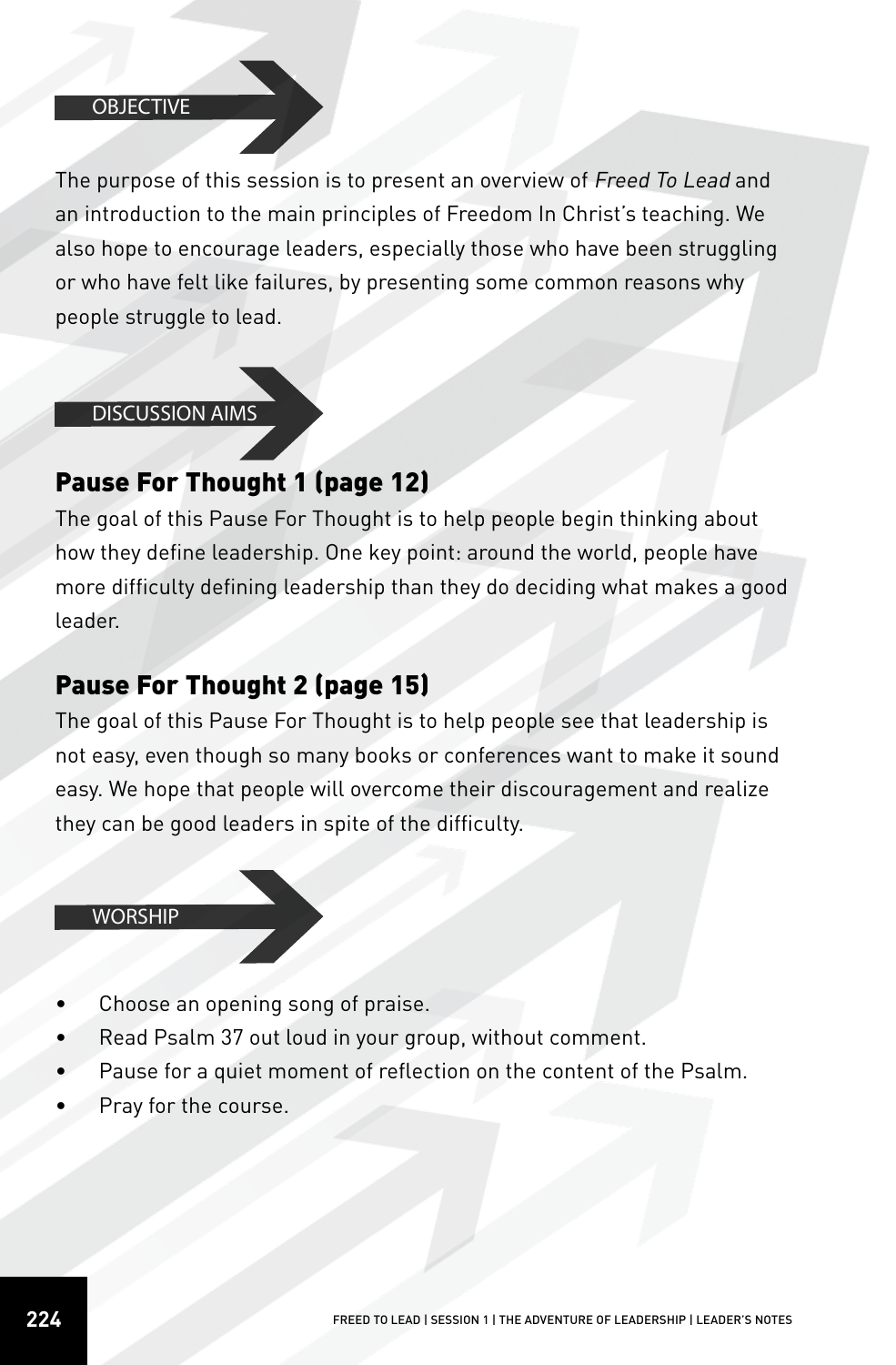#### TEACHING PRECIS

Notes for participants are on pages 9–16.

## Purpose Of Freed To Lead

Around the world every culture recognizes the vital importance of leadership for the well-being of society. Most societies consider leadership, in one form or another, the noblest of aspirations and callings.

I believe leadership is a great adventure. I am excited about it and passionate about seeing other people join the adventure. God has created this adventure of leadership and invited us to share in His plan to change lives and transform the world through our leadership.

The adventure takes us places we never dreamed of going. It stretches and challenges us to the limits of our endurance. Whether our adventure seems great or small at the time, we can never fully anticipate what our leadership might accomplish in the world.

The leadership adventure engages seemingly ordinary people in seemingly ordinary roles – mother, father, supervisor, entrepreneur, boss, pastor – in processes and activities that transform lives and shape our societies. We, as leaders, may think of ourselves as small and insignificant – we may not even think of ourselves as "leaders" at all – but God uses us in ways often beyond our perception.

I **know** that you can be a great leader. And I know that a company of great Christian leaders will change the world for Jesus. But I also know that many people give up leading because it gets tough and painful. So many great leaders think they are failures, when in fact they are changing lives for the good all around them. The purpose of this course is to enable Christians to lead confidently from a vision of Christian leadership based on our identity in Christ.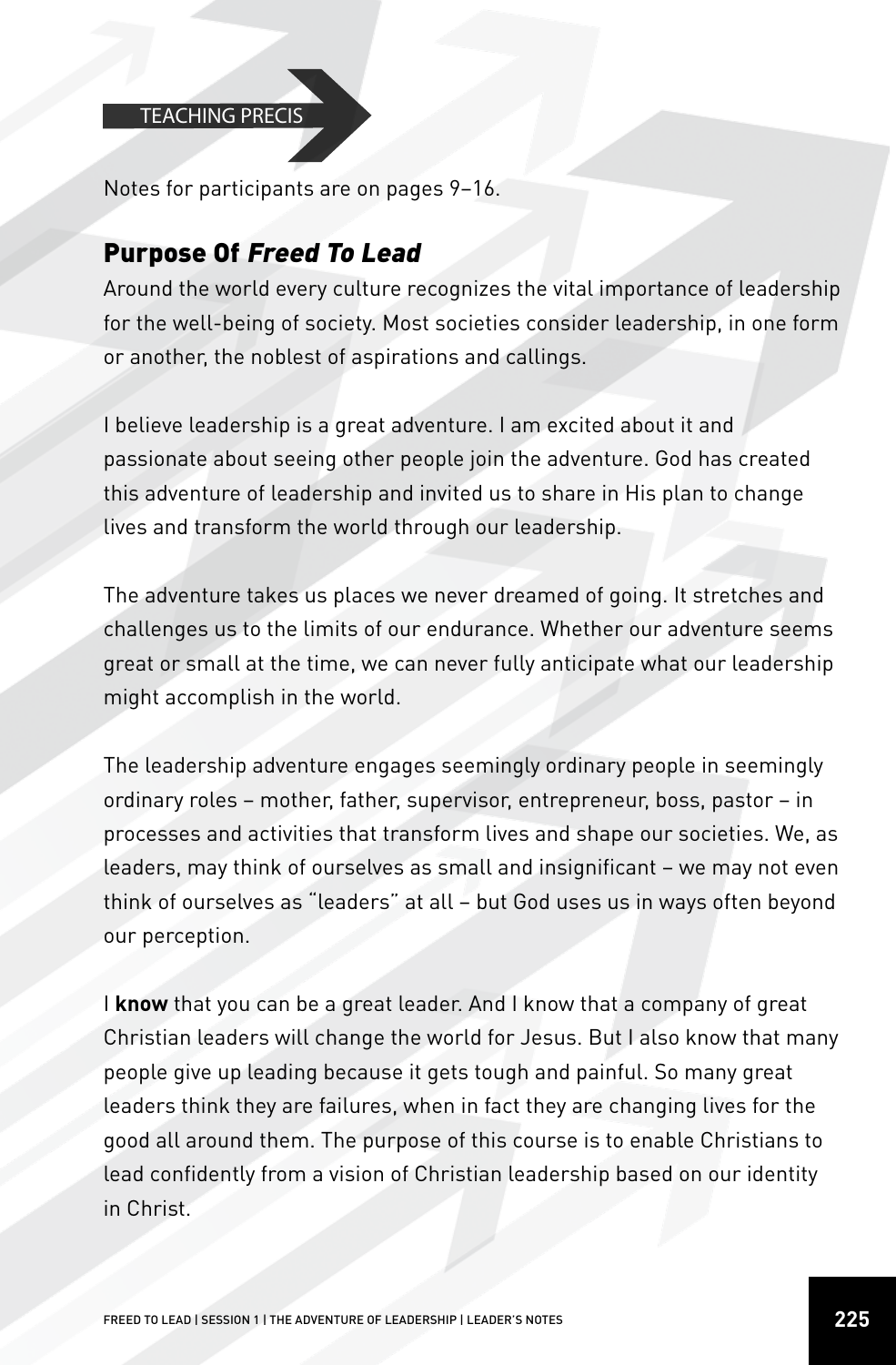# The Bible And Leadership

In this course, the Bible is our foundation for understanding leadership. We believe that Jesus showed us real leadership. However, we're not going to try to reduce Jesus or the Bible to a set of principles. Knowing Jesus and the Bible involves a living relationship with God.

We're not going to limit the Bible and Jesus to private morality. We believe that Jesus and the Bible have relevance in the "real" world, even the public world of the marketplace.

We're also not going to take worldly methods and styles of leadership and give them a Christian veneer. We'll present a vision for genuinely Christian leadership. We believe that Christian leadership is the leadership the world really needs today – and not just the Church. This is one of our strongest convictions about leadership.

# Leadership Is Tough

We do have a theme verse for the course. It's one of my favourite passages of the Bible, 2 Timothy 1:6–7, which we translate like this:

For this reason I remind you to fan into flame the gift of God, which is in you through the laying on of my hands, for God did not give us a spirit of cowardice but of power and love and self-control.

Leadership takes courage. God has given us what we need as Christians for courageous leadership – power, love and self-control. We need these things because leadership can be tough.

We want to give you a true picture of leadership. So many courses and books seem to suggest that leadership is easy. They imply that if you just apply their principles, their lessons, or their examples then you would surely get their results. But the real world is not that neat and tidy.

## **Why Is It So Difficult To Lead – Especially For Christians?**

Many leaders I talk with feel like failures. They have not experienced the successes promised by the courses and the books. They seem to have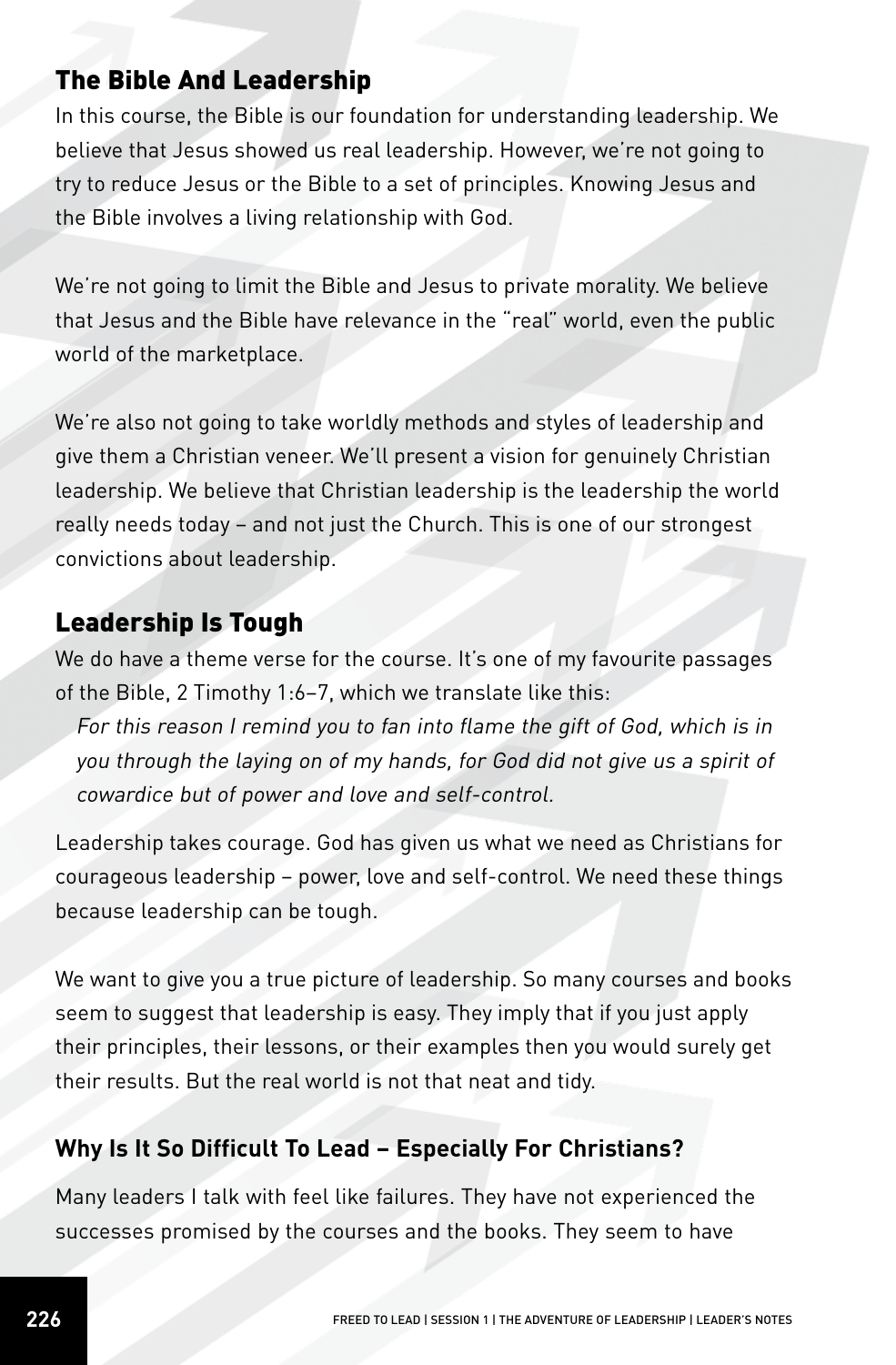constant struggles with their followers. They wrestle continually with depression and discouragement, assuming that if they were good leaders then leadership would not be so difficult for them. They have believed the lies peddled by the world.

No adventure worth having is easy. Adventures worthy of the name test our stamina and courage. We may often want to quit, but something compels us forward. This is certainly true of the leadership adventure. We often do not choose the adventure of leadership for ourselves, but people or circumstances – or God – seem to choose us instead.

If you're struggling as a leader, it doesn't mean that something is wrong with you. We see a number of things that work together to make leadership especially difficult in our times. Perhaps you can see something here in your situation that is affecting your leadership.

First, people are overwhelmed. We're overwhelmed by the pace of change, the challenges we face, and the choices we have. Overwhelmed people find it difficult to respond well to leadership. Overwhelmed leaders struggle to lead.

Second, people are overloaded. People are flooded with so much information and sensory input that they can no longer process it all. Alvin Toffler called this "information overload". People have so many choices today that they experience what's called choice overload. They get stressed and feel paralyzed so they can't make well-informed choices. Overloaded people simply don't know who to follow. Overloaded leaders become paralysed.

The third reason leaders find it so difficult to lead is that people are unfocused. This includes leaders. We all need a coherent worldview, a strong set of values, and a clear focus for our lives. Our focus helps us to say "no" to things, while letting us choose what's really important for our lives.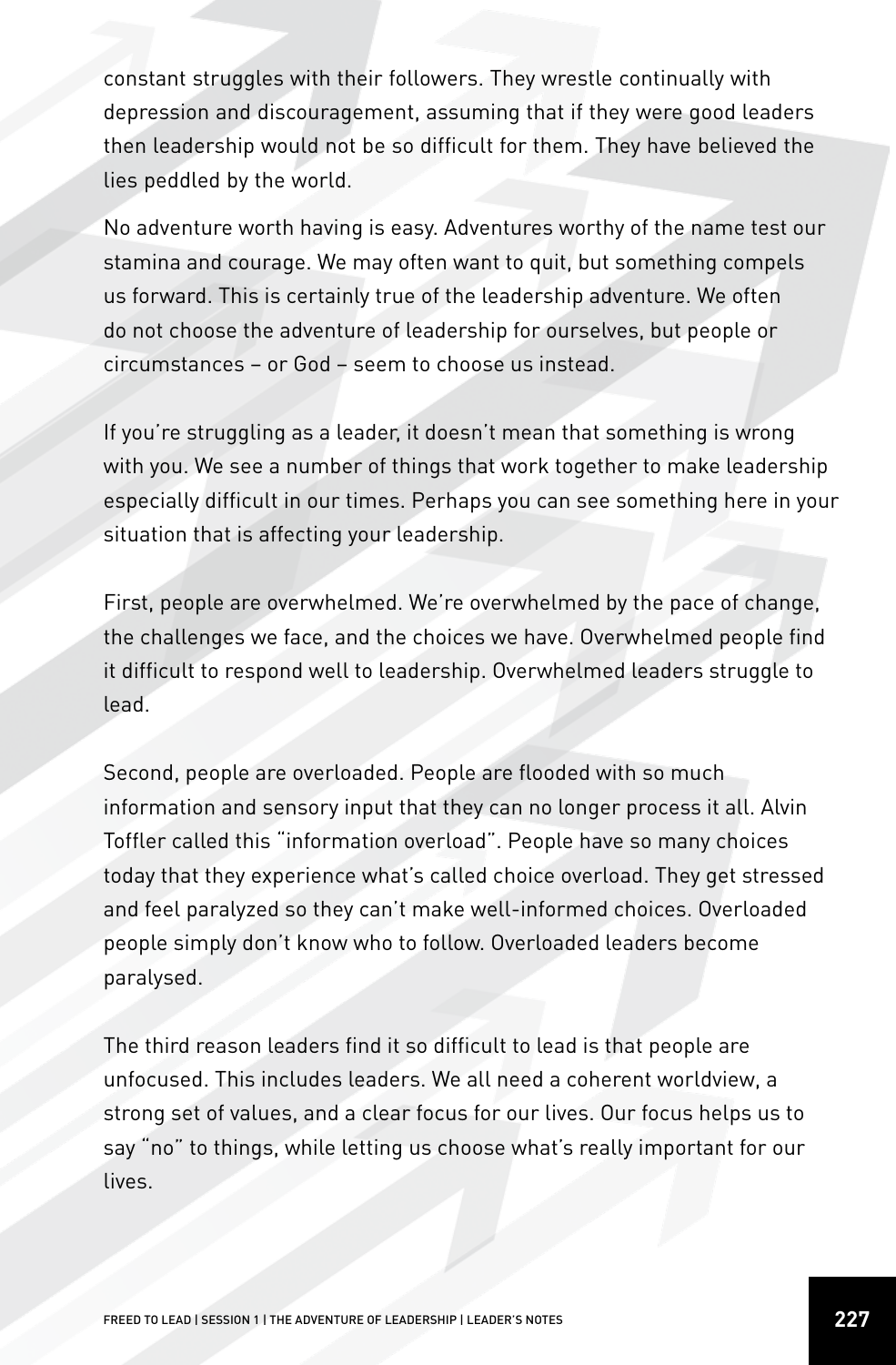Because we don't have a clear focus, many things capture our attention and draw us away from how we want to live our lives. We become subject to the worldviews, values and focuses of other people and groups.

We need a worldview, values, and focus shaped by the Bible if we are to lead effectively as Christians.

Next, leadership is difficult because people are undisciplined. As the last verse of Judges says, everyone does what is right in his or her own eyes. There's a sense of lawlessness in the world today, where everything seems up for grabs. There's a rapidly changing sense of morality which rejects the historic values on which our society is built. Even leaders themselves often become undisciplined.

Fifth, people are anxious. They feel like society is broken. They're uneasy because of all the changes going on. They feel unstable, losing hope and expecting loss. Anxious people resist leadership. Anxious leaders cannot lead well.

Finally, leaders today feel disempowered and demoralized. Many simply quit and retreat. In their place many surrogate leaders arise: technocrats, autocrats, bureaucrats, plutocrats, terrorists, extremists, and subversives. When real leaders succeed people sabotage them. They refuse to follow and they withdraw from the leadership process. They want leaders to make them feel good. And when leaders tell them the truth, people undermine the leaders.

Sometimes leadership can seem so tough that it makes me wonder why anyone would want to be a leader. Leadership creates a number of dilemmas – challenges with no easy, clear-cut solutions.

In each session we will consider a "Leadership Dilemma". A dilemma is a challenge with no straightforward solution. Please see the article "The Difference Between A Problem And A Dilemma" for background information on this.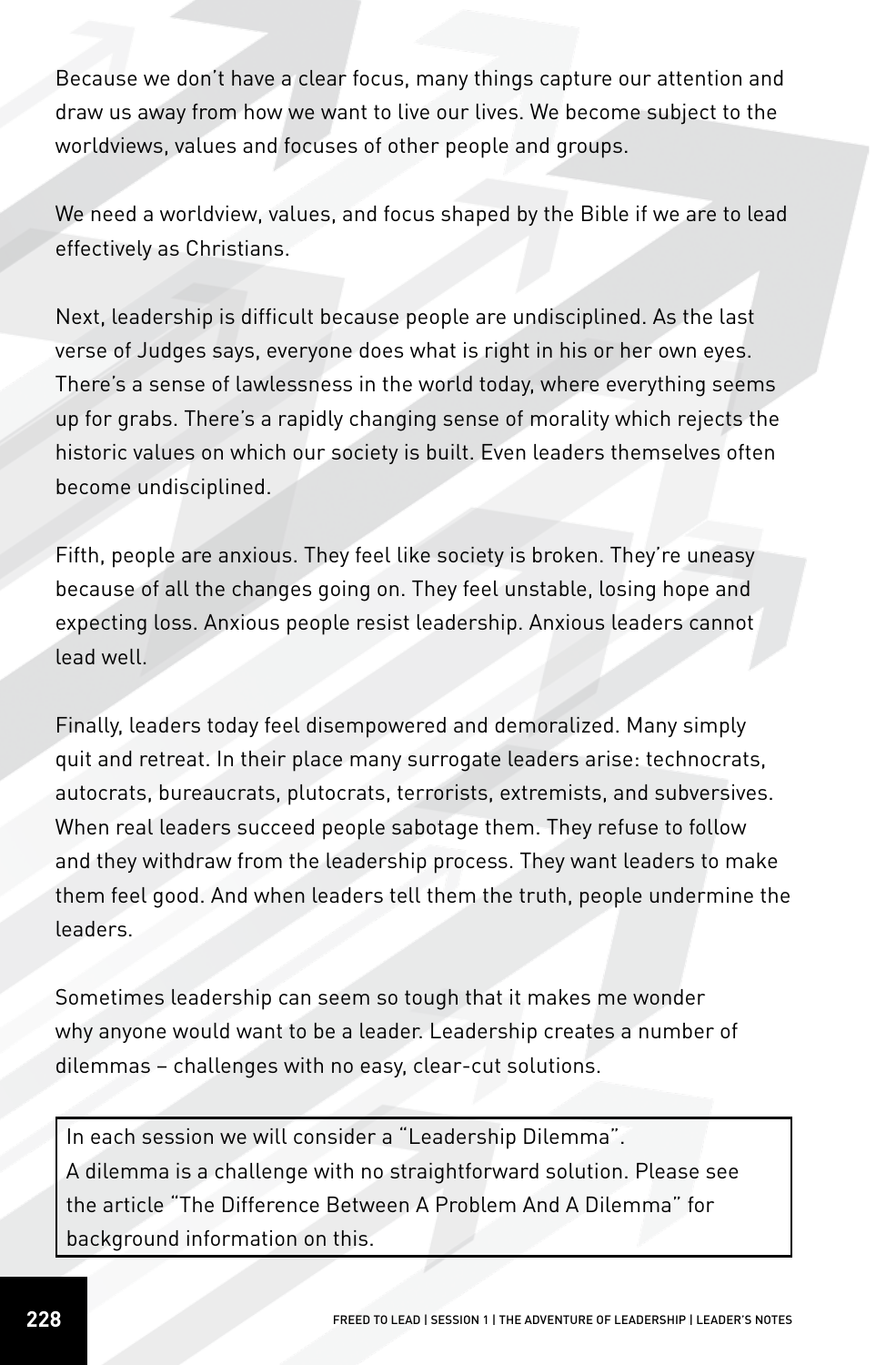Here is the first leadership dilemma:

Our society needs real, effective leadership. Such leadership is the only way we can resolve the great issues of our times, whether they are personal, social, economic, or global. Yet the very people who need true leadership are the ones who consciously or unconsciously undermine, attack, sabotage, and destroy leadership.

So often, it seems all we hear about are phenomenal leadership "success" stories. Stories about people becoming millionaires overnight, or churches growing to 5,000 people in one year, or companies becoming instant successes might be exciting, but they simply don't represent the real world that most of us live in.

Churches often give the picture that leaders should be "nice" and "agreeable", rather like a doting grandpa. We say that leaders should be "servants", which often means we expect them to act like our butler, looking after our every whim and meeting all our "needs". Churches often only respect marketplace leaders for the money they give and the committees they serve on. This picture of leadership looks weak and ineffectual.

However, we believe that just like the adventurers of old – and even of today – Christian leaders must be tough. Christian leadership requires strength, focus, and discipline. Christian leadership often upsets the status quo – and a few people along with it.

I am a strong advocate that all Christians should lead to the best of their ability in every area of society.

## The Message Of Freedom In Christ

As a leader, I have learned that leaders must be tough. I have also learned that as a leader I need Jesus.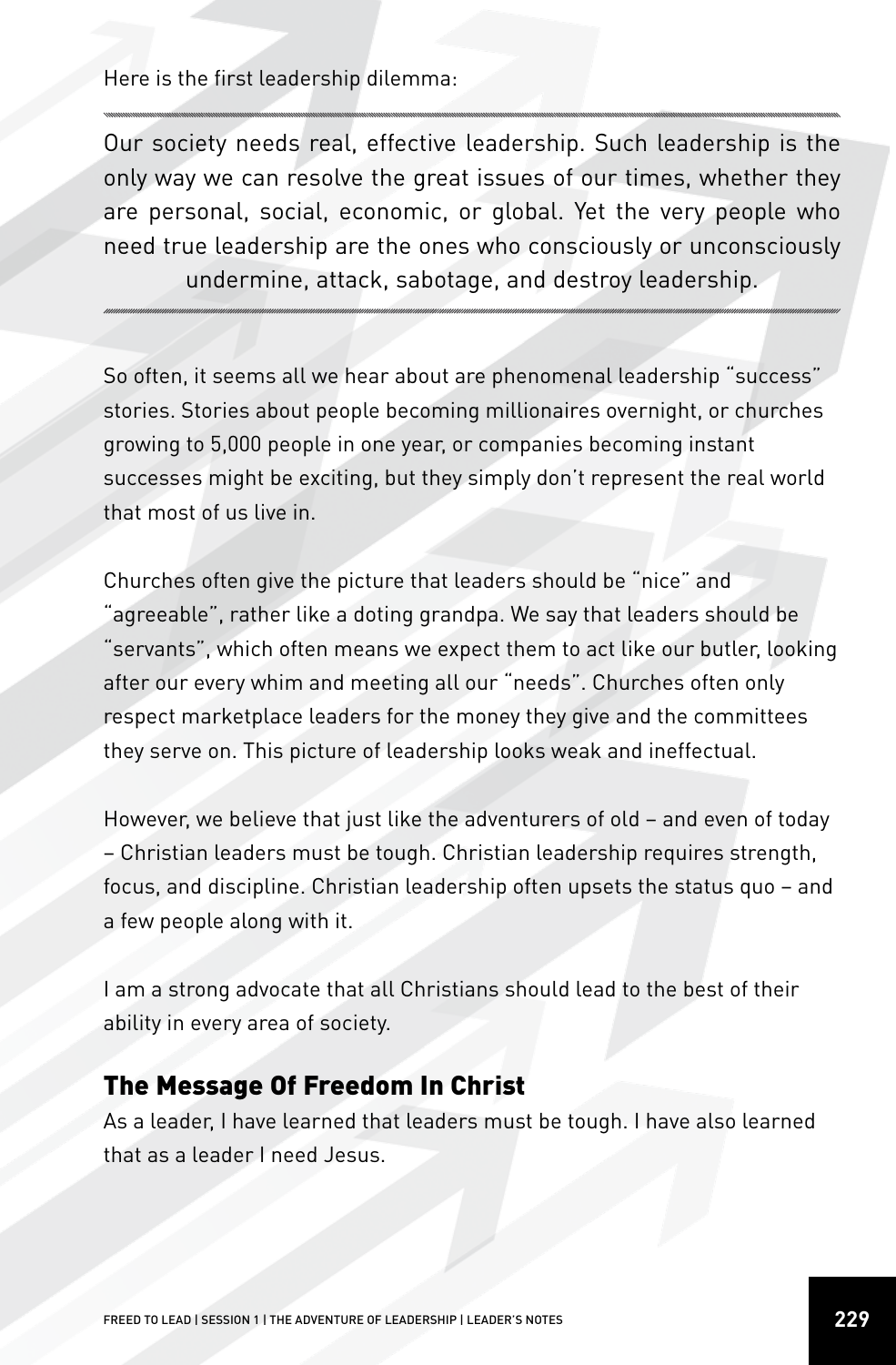I've been involved with Freedom In Christ since the early 1990s. Integrating the Freedom In Christ teachings – including The Freedom In Christ Discipleship Course – in my life and ministry has been a key factor not only for being able to survive such intense conflict for such a long period of time but also for being able to thrive in the midst of more "ordinary" difficulties. These materials have become foundational to my leadership.

We hope that you have already been through The Freedom In Christ Discipleship Course, including The Steps to Freedom In Christ. If so, you'll know that the course has three key messages. They apply just as much to your leadership as to your growth in your Christian life.

The first message is "Know the **truth** of who you are in Christ".

As Christians, God has given us a new identity and made us new creations. Knowing who I was in Christ allowed me to avoid so much wounding that many leaders experience. It also helped me to heal more quickly when I was deeply wounded. It gave me confidence to lead as the person God had made me to be.

The second message is "Be aware of the reality of the spiritual world and resolve spiritual issues with **truth**".

As we lead, we need to be aware of the reality of the spiritual world and the enemy who wants to prevent our people living in the abundant life Jesus supplies. Realizing that I was in a spiritual battle helped me recognize that people in my church were not my enemy. Satan was my enemy. I knew that I could not succeed by attacking people, but only by knowing and believing truth. In the end, truth won out.

The third key message is "Be transformed through the renewing of your mind with **truth**".

In my situation, every day I had to renew my mind with the truth as found in the Bible. I was tempted to believe so many lies about my situation, and the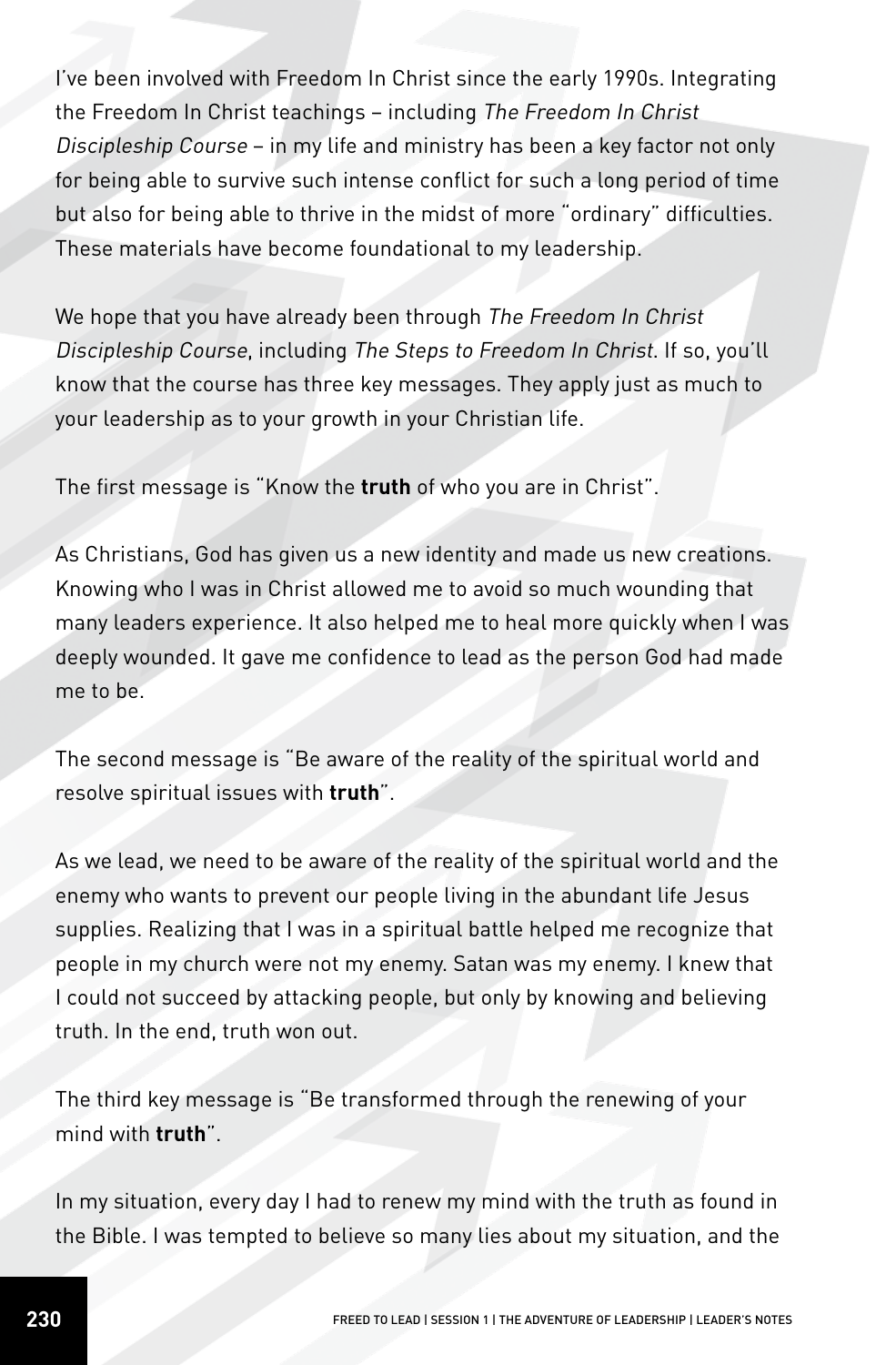Bible exposed these lies to the truth. Praying the Psalms helped me express myself to God. Reading the Bible reminded me that God is good, no matter what my circumstances.

As Christians, we have a great leadership advantage. Jesus Christ, the greatest leader who ever lived, lives in us by the power of the Holy Spirit. Jesus has destroyed the power of sin, death and hell in the cross and the empty tomb.

Yet sadly, as Christians we often fail to apply these realities to our leadership. We need a greater vision for our leadership as Christians, one that allows us to lead as the people God has created us to be.